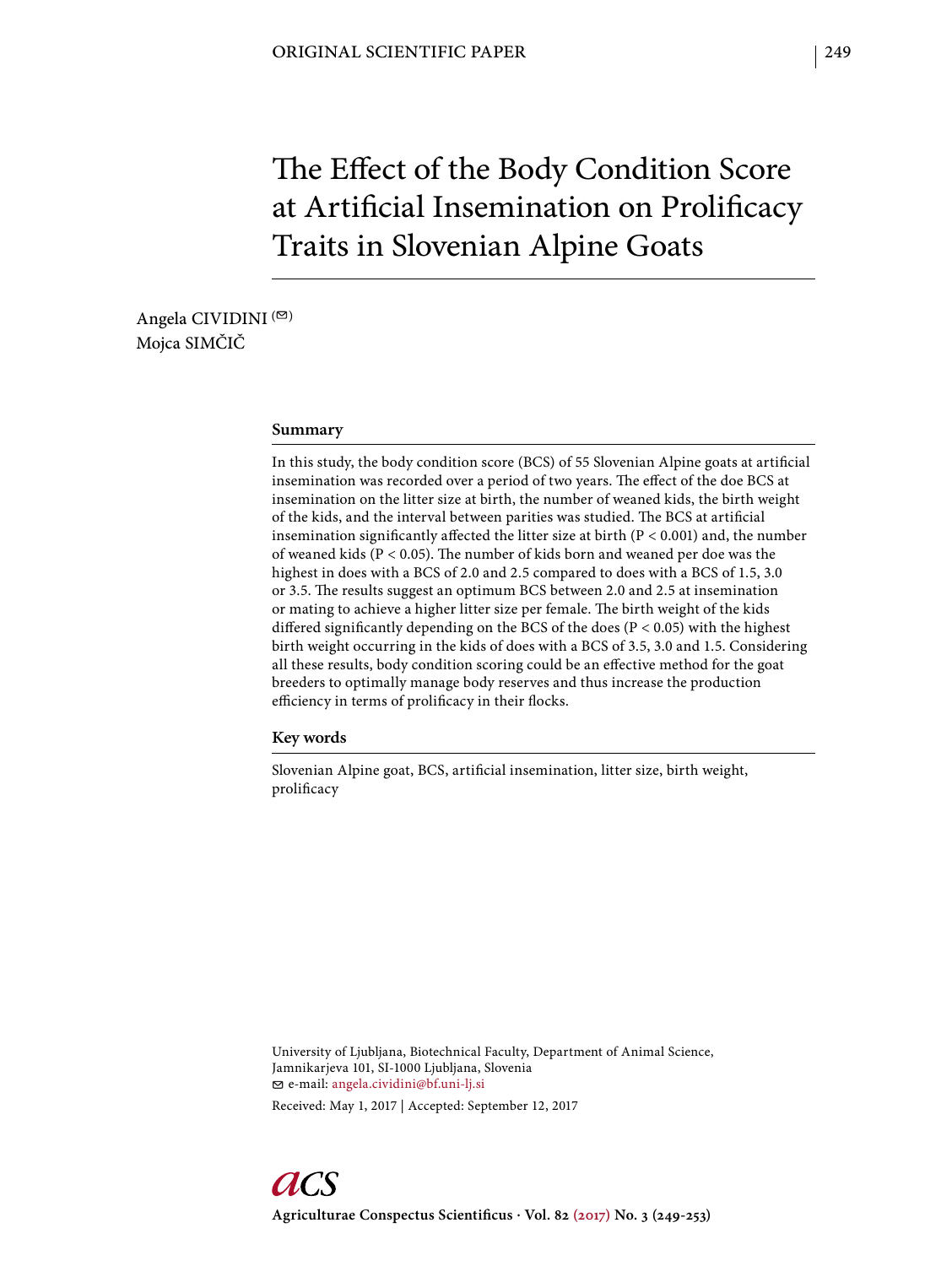## **Introduction**

Nutritional requirements and feed intake of goats vary over the production cycle depending on the stage they are going through. During low production stages and/or when feed is abundant and does have a positive energy balance, energy surpluses are stored as body reserves in the form of fat depots. When feed availability is low and/or nutritional requirements are high (energy balance is negative), does mobilize their body reserves (Mendizabal et al., 2007; Mendizabal et al., 2011). According to nutritional requirements and feed resources, which could vary quite substantially over the year, there is an alternation of feed supply (surpluses and deficits). The goat breeder's ultimate goal should thus be to optimize the nutrition in a way as to maximize the ability of the goats to store and mobilize their body reserves. Body condition scoring (BCS) is of great interest as a tool for proper nutrition management and management of body reserves. The processes of storage and mobilization of fat reserves in adult goats are principally based on variation in adipocyte size. Therefore, BCS could be a good method for predicting the nutritional status of goats (Mendizabal et al., 2007). For this purpose, it is important to score the body condition at the beginning of each production stage (Mendizabal et al., 2011). There is an optimum BCS for each doe and for each production stage.

In dairy goats, nutritional requirements decrease at approximately the third month of lactation when does start to replenish their body reserves, resulting in weight gain and an increase of the BCS. It is crucial that body reserves recover during late lactation and that does achieve a proper BCS for the next upcoming mating period. A link between the recovery of body reserves during late lactation and better reproductive performance in the next kidding period, especially with regard to the growth rate of the kids, was observed (Kharrat and Bocquier, 2010). An appropriate BCS at the time of mating is needed to make sure that the doe can come into oestrus with an ovulation rate that is sufficient for the desired fertility and prolificacy. Several studies reported an effect of the BCS on the reproductive performance of sheep (Vatankhah et al., 2012; Yilmaz et al., 2011; Abdel-Mageed and Abo El-Maaty, 2012) and goats (De Santiago-Miramontes et al., 2009; Kharrat and Bocquier, 2010; Martin et al., 2004; Gallego-Calvo, 2015), but only one study considered the relationship between the BCS and prolificacy traits in goats (Gallego-Calvo et al., 2015). In sheep, ewes with a low BCS showed higher prenatal and neonatal losses and a lower lamb survival rate (Yilmaz et al., 2011; Abdel-Mageed and Abo El-Maaty, 2012). Different optimal ewe BCS at mating have been reported depending on the breed of the ewe, for example a BCS of 2.01 to 3.0 for the Kivircik breed.

The aim of this study was to determine the effect of the BCS on the litter size at birth, the number of weaned kids, the birth weight of the kids, and the interval between parities in a flock of Slovenian Alpine goats that were reared under organic and conventional conditions.

## **Material and methods**

#### **Data and management**

The study was carried out at the Educational and Research Animal Husbandry Centre Logatec at the Biotechnical Faculty of the University of Ljubljana (Slovenia). A flock of 55 does of the Slovenian Alpine goat breed was included. BCS at artificial insemination were scored over a period of two years (2016-2017). The flock was divided into two groups, where half of the does was fed an organic and the other half was fed a conventional feed ration. Prolificacy traits were recorded at kidding as follows: litter size at birth, number of weaned kids, birth weight of kids and interval between parities. The data set comprised 89 records of BCS at artificial insemination, which were assessed over a period of two years, and the respective prolificacy traits recorded after kidding as well as the birth weight of the kids (Table 1). BCS at insemination was subjectively scored by a single expert who mastered the technique and was trained before the study. The breeding season of the Slovenian Alpine goats ranged from late August till early November (autumn). Oestrus synchronisation was conducted using controlled internal drug release (CIDR) technology (first week of October), and the does were artificially inseminated (last week of October) in each breeding season. The BCS was scored a few days before the insemination procedure each year. Kidding was condensed to a period between March 15<sup>th</sup> and April 4<sup>th</sup> in 2016 and between March 19<sup>th</sup> and April 10<sup>th</sup> in 2017. Two different feed rations were used for the two different groups of goats, in which the percentage of feed was the same but the origin of the components differed (organic or conventional). During winter time (December, January, February, March), the does were kept indoors but had free outdoor access, and they were fed 56% hay, 43% commercially prepared concentrate feed, and 1% mineral-vitamin supplements. For the rest of the year, the does were grazed on pastures with additional mineral supplementation. During the grazing season, hay was available *ad libitum* and commercial concentrates were supplemented to balance energy deficiencies during grazing. The concentrates were offered individually twice per day when animals were kept at the milking parlour. After weaning, at 40 days of age, the kids were fattened and slaughtered.

#### **Measurements**

In this study, the BCS was assessed based on the method by Villaquiran et al. (2005), which determines the amount of muscle and fat that covers and surrounds the lumbar vertebrae. Both the vertical (spinous process) and horizontal protrusions (transverse process) of the vertebrae in the loin region were used as landmarks when palpating the fullness of the muscle and the fat cover to determine the BCS. Scoring was performed using a BCS scale that ranges from 1.0 to 5.0 with 0.5 increments. A BCS of 1.0 equals an extremely thin goat with no fat reserves and a BCS of 5.0 equals a very fat (over-conditioned) goat. The 0.5 score increments were used when goats scored intermediate between two BCS. If the spinous and transverse processes were rough, prominent and distinct with no fat cover and very little muscle (concave loin eye muscle), the BCS assessment was 1.0. At a BCS of 2.0, the spinous process of the lumbar vertebrae was evident and the muscle (which is still concave) could be felt between the skin and the bone. At a BCS of 3.0, the transition from the spinous to the transverse process equalled a smooth slope and the loin eye muscle was flat with some fat cover. At a BCS of 4.0, the spinous process formed a continuous line; there was a rounded transition from the spinous to the transverse process (convex loin eye muscle). The transverse process could not be felt and the loin eye muscle was full with a thick fat cover. If the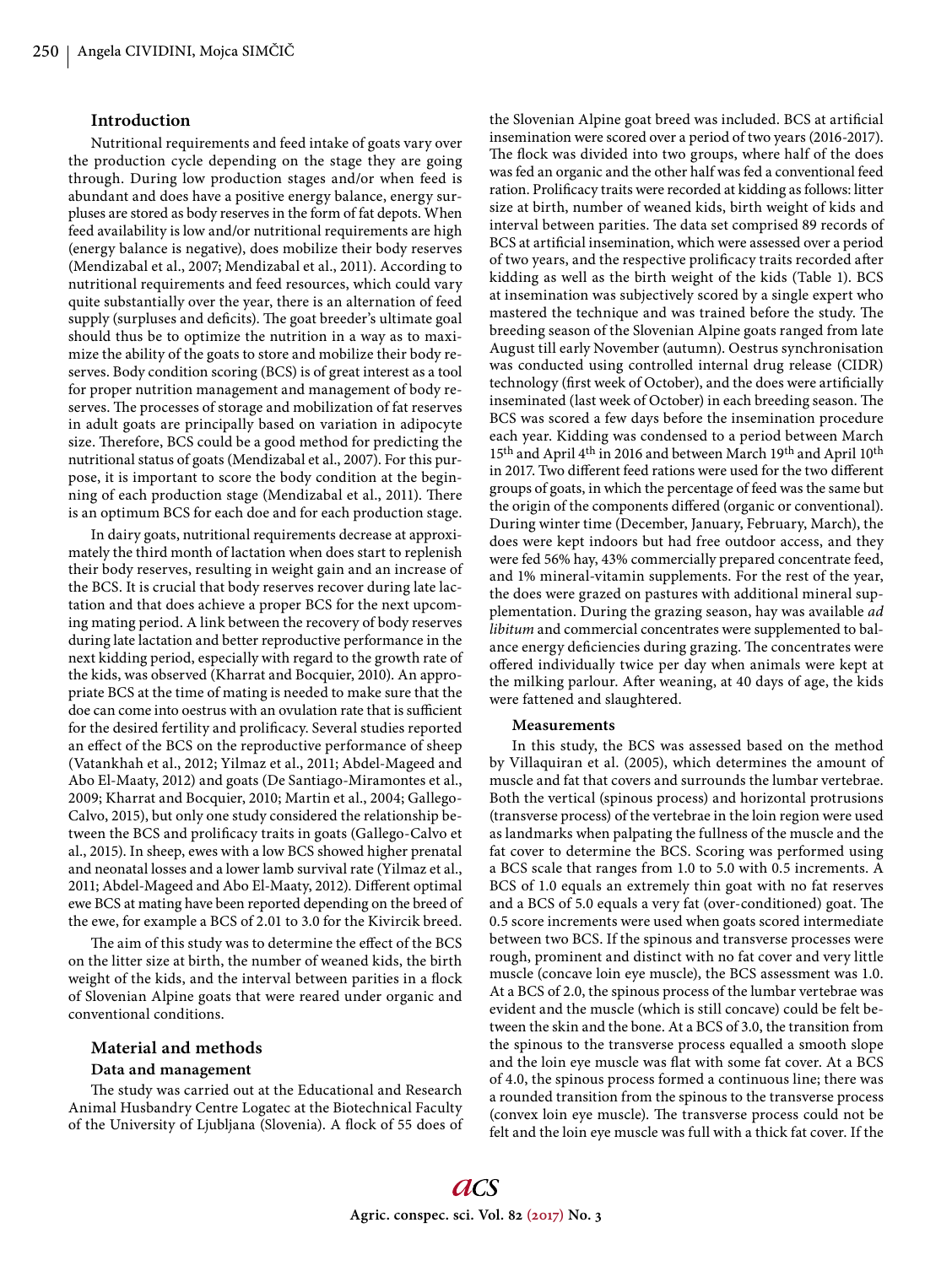| Table 1. Descriptive statistics for the prolificacy traits |
|------------------------------------------------------------|
|                                                            |

| Trait                                     | N   | Mean   | <b>SD</b> | Min    | Max    |
|-------------------------------------------|-----|--------|-----------|--------|--------|
| Body condition score,<br>$BCS(1.0 - 5.0)$ | 89  | 2.60   | 0.52      | 1.5    | 3.5    |
| Litter size at birth<br>(number of kids)  | 91  | 1.97   | 0.70      | 1.00   | 4.00   |
| Number of weaned kids                     | 91  | 1.85   | 0.74      | 0      | 4.00   |
| Birth weight of kids (kg)                 | 168 | 3.69   | 0.86      | 1.10   | 6.30   |
| Interval between parities<br>(days)       | 79  | 340.64 | 47.21     | 275.00 | 657.00 |

N – number of records, SD – standard deviation, Min - minimum, Max - maximum



**Figure 1.** Frequency distribution of BCS at insemination in does

spinous process formed a depression along the backbone and there was a bulging transition from the spinous to the transverse process, the BCS was assessed with 5.0.

Litter size at birth, number of weaned kids per female, and birth weight of kids were recorded at kidding.

The number of records and descriptive statistics are presented in Table 1. The maximum BCS value was 3.5 and the minimum was 1.5. In this study, there were no does with a BCS of less than 1.5 or higher than 3.5.

The mean BCS value was 2.60. The overall frequencies of the BCS are graphically displayed in Figure 1. The distribution of BCS frequencies at mating showed that 85% of the does scored between BCS values of 2.0 and 3.0, which reflected the dietary management of the flock. A BCS of 2.5 was most frequent in the flock (34%), followed by a BCS of 3.0 (30%) and a BCS of 2.0 (21%).

#### **Statistical analysis**

Statistical analysis was performed by a general linear model (GLM) procedure using SAS/STAT® Software Version 9.4 (SAS Inst. Inc., 2014). The following model (1) for prolificacy traits such as litter size at birth, birth weight of kids, number of weaned kids, interval between parities (*yij*) considered the body condition score at insemination  $(C_i)$  (i=1.5, 2.0, 2.5, 3.0, 3.5) and the parity of the doe  $(P_j)$  (j=1-3) as fixed effects.

$$
y_{ij} = \mu + C_i + P_j + e_{ij}
$$
 (Model 1)

The effect of the group within the flock (organic or conventional feed ration) and the interaction between parity and body condition score (BCS) were not significant and were excluded from the model.

# **Results and discussion**

The BCS at artificial insemination significantly affected the litter size at birth ( $P < 0.001$ ) and, the number of weaned kids ( $P < 0.05$ ). The least square means (LSM) for prolificacy traits are presented in Table 2. The number of kids born and weaned per doe was the highest in does with a BCS of 2.0 or 2.5 compared to other does (BCS of 1.5, 3.0 and 3.5). The standard errors (SE) of the litter size were the highest in does with a BCS of 1.5 and 3.5 due to the lower frequency at which these BCS were observed. The results suggested that a BCS between 2.0 and 2.5 at artificial insemination or mating is optimal to achieve a higher litter size per female. Likewise, Martin et al. (2004) reported that undernutrition hinders the reproductive performance in ruminants. Severe undernutrition may cause embryonic losses in sheep. There is also evidence that overfeeding in the first few weeks after fertilisation can cause problems (Martin et al., 2004). Gallego-Calvo et al. (2015) hypothesized that the reproductive performance of does, i.e. their response to the male effect, differed depending on increasing or decreasing BCS at the time of mating. Therefore, during the seasonal anoestrus, they divided the non-pregnant does into two groups depending on their body weight and BCS. Does with a low weight and a low BCS were fed 1.9 times their maintenance requirements to achieve a gain in body weight and to increase the BCS. Does with a high body weight and high BCS were fed 0.4 times their maintenance requirements to achieve a decrease of their BCS. They found that reproductive performance (ovarian and oestrus responses as well as productivity) was reduced when the does' BCS decreased. The mean BCS at mating in Blanca Andaluza does with decreasing BCS and increasing BCS were 2.53 and 2.77, respectively (Gallego-Calvo et al., 2015). However, the corresponding numbers of born kids per female with decreasing BCS and increasing BCS were 1.31 and 1.46, respectively, and did not differ significantly. They concluded that large decreases of BCS due to nutrition might explain the poor reproductive performance and influenced the concentration of reproductive hormones. The suggested optimal BCS of the doe at insemination (2.0 and 2.5) in this study was in agreement with the conclusions of Gallego-Calvo et al. (2015) and could be summarized as follows: (1) increasing the BCS of the doe during the mating period causes better reproductive performance; (2) an optimal BCS of the doe at insemination (2.0 and 2.5) results in a higher litter size per doe; and finally (3) in the period before and during mating, a poorer BCS is suggested, which would increase later with the appropriate feed management, which in turn leads to better reproductive performance of the does.

There were no kid losses till weaning (data not shown) in does with BCS 3.0 and 3.5, and some minor kid losses in does with BCS 2.0 and 2.5. The highest percentage of kid losses was found in does with a BCS of 1.5.

Shorter intervals between two parities were determined in does with a BCS equal to and less than 3.0 compared to does with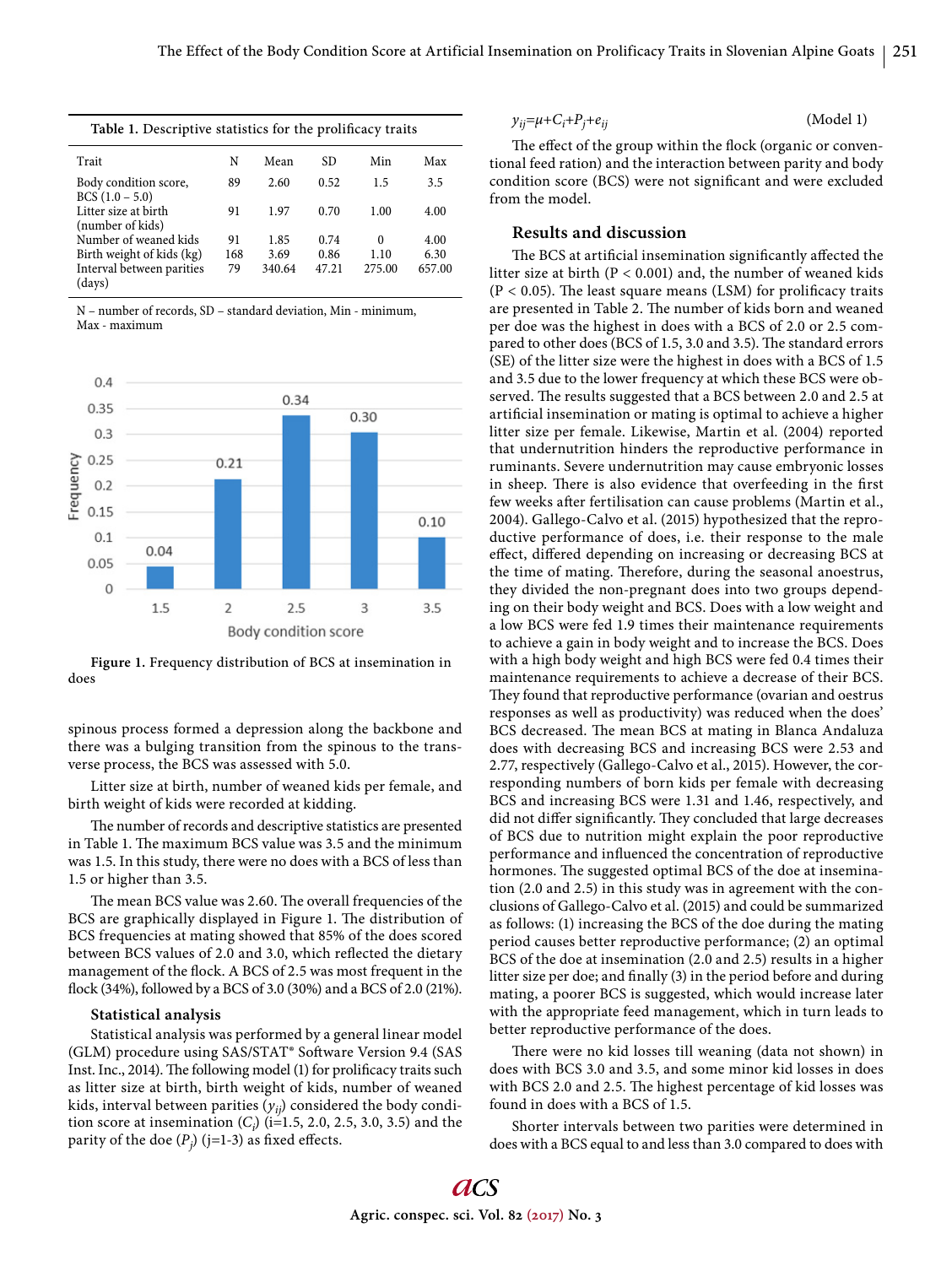| N  | Litter size at birth        | Number of weaned kids   | Interval between parities (days) | N  | Birth weight of kids (kg)    |
|----|-----------------------------|-------------------------|----------------------------------|----|------------------------------|
|    | $***$                       | $\ast$                  | ns                               |    | $\ast$                       |
| 4  | $1.36^{\text{ac}} \pm 0.34$ | $1.12^a \pm 0.37$       | $337.22 \pm 11.36$               | 6  | $3.66^{\text{abc}} \pm 0.35$ |
| 19 | $2.23^b \pm 0.16$           | $2.19^{\circ} \pm 0.17$ | $329.75 \pm 6.30$                | 42 | $3.44^{ab} \pm 0.14$         |
| 30 | $2.28^b \pm 0.13$           | $2.03^{bc} \pm 0.14$    | $334.11 \pm 6.19$                | 64 | $3.29^a \pm 0.12$            |
| 27 | $1.85^{\circ} \pm 0.15$     | $1.88^{ab} \pm 0.16$    | $332.88 \pm 6.63$                | 45 | $3.83^{\circ} \pm 0.14$      |
| 9  | $1.68^{\circ} \pm 0.22$     | $1.70^{ab} \pm 0.24$    | $345.98 \pm 8.65$                | 14 | $3.93^{\circ} \pm 0.22$      |
|    | ns.                         | *                       | $***$                            |    | $***$                        |
| 8  | $1.99 \pm 0.34$             | $1.96^{ab} \pm 0.26$    | $321.62^{\circ} \pm 14.38$       |    | $3.23^{\circ} \pm 0.21$      |
| 49 | $1.63 \pm 0.12$             | $1.49^{\circ} \pm 0.13$ | $318.08^{\circ} \pm 3.94$        | 86 | $3.93^b \pm 0.12$            |
| 34 | $2.01 \pm 0.12$             | $1.91^b \pm 0.13$       | $368.27^b \pm 4.14$              | 72 | $3.74^b \pm 0.12$            |
|    | 0.24                        | 0.19                    | 0.62                             |    | 0.15                         |
|    |                             |                         |                                  |    |                              |

| Table 2. LSMeans (± SE) of prolificacy traits in Slovenian Alpine does according to parity and the body condition score (BCS) |  |  |  |  |  |  |
|-------------------------------------------------------------------------------------------------------------------------------|--|--|--|--|--|--|
|-------------------------------------------------------------------------------------------------------------------------------|--|--|--|--|--|--|

<sup>a, b, c</sup> - different superscripts in the same column reflect significant differences at P < 0.05,  $* =$  significant at P < 0.05,  $** =$  significant at P < 0.01, \*\*\* = significant at P < 0.001, ns = not significant; BCS = body condition score;  $R^2$  = coefficient of determination.

a BCS of 3.5. However, differences in interval length between parities according to BCS were not significant. De Santiago-Miramontes (2009) reported that subtropical does with a BCS of 2.7 have a longer breeding season, less abnormal oestrus cycles and more ovulations than does with a BCS of 1.9.

Birth weights of the kids differed significantly depending on the body condition score of the doe ( $P < 0.05$ ). The birth weight of kids was the highest in does with a BCS of 3.5, 3.0, and 1.5 with 3.93, 3.83, and 3.66 kg, respectively, and differed significantly compared to doe BCS of 2.0 and 2.5. Similar results were found in Lori-Bakhtiari sheep, where the total litter weight (kg) at birth per ewe was the highest in ewes with a BCS of 3.5 at mating followed by does with a BCS of 3.0, 2.5, 1.0, and 2.0 (Vatankhah et al., 2012). The total litter birth weight of lambs was found to be related to the ewe BCS at mating in the form of a quadratic regression (Vatankhah et al., 2012). Vatankhah et al. (2012) suggested that the decreasing trend for total lamb birth weight in ewes with a BCS lower than 3.0–3.5 may be attributed to improper nutrition of the ewes during the final stage of gestation. The decreasing trend for total lamb birth weight in ewes with a BCS higher than 3.5, on the other hand, could be attributed to their higher maintenance requirements, as ewes with a BCS over 3.5 were heavier than others. Their suggestion cannot explain the association between changes in the birth weight of the kids and the BCS of the does in this study, since the feeding regime was proposed as proper management. In addition, the birth weight of kids from does with a BCS of 1.5 did not differ significantly compared to the birth weight of kids from does with any other BCS. In this study, the observed trend of birth weights depending on the BCS of the does could be due to the low number of records, especially the low number of does with a BCS of 1.5. In addition, it is known that does with lower litter size presumably have heavier kids, which was confirmed in this study as does with a BCS of 1.5 had smaller litter sizes with heavier kids.

The effect of parity significantly affected the number of weaned kids ( $P > 0.05$ ), the interval between parities ( $P < 0.001$ ), and the birth weight of kids ( $P < 0.01$ ). The number of weaned kids was 1.96, 1.49, and 1.91 in the first, second and third parity, respectively. The observed difference in the number of weaned kids was only between the second and the third parity with a

higher number of weaned kids in the third parity. Likewise, the lower number of first parities needs to be taken into consideration. Zahraddeen et al. (2007) reported that litter size in Bauchi goats increased significantly ( $P < 0.001$ ) with increasing number of parities.

In this study, the birth weight of kids significantly increased from the first  $(3.23 \text{ kg})$  to the second parity  $(3.93 \text{ kg})$ . Between the second and the third parity, there were no significant differences in birth weight of kids. The increasing birth weight with the increasing number of parities was in agreement with Zahraddeen et al. (2007).

Although the results of this study were sufficiently informative, the study should be supplemented with more BCS records per doe since does with a BCS of 1.0, 4.0, and 5.0 were missing. Continuing BCS scoring in this young flock, which showed a maximum of three parities per doe, was suggested.

## **Conclusion**

To achieve the best possible litter size in Slovenian Alpine goats, an optimal doe BCS at insemination between 2.0 and 2.5 was suggested. Does with a BCS of 2.0 and 2.5 at insemination reached the highest number of born and weaned kids per doe. Moreover, a very low kid losses was observed in does with a BCS of 2.0 and 2.5. On the other side, to increase the kids' birth weight the results suggested the best BCS at insemination like 3.0 or 3.5. Likewise, no kid losses was observed in does with BCS 3.0 and 3.5. Summing up all these results, we could suggest the optimal BCS at insemination for the does of the Slovenian Alpine goat to be between 2.0 and 3.5. When the doe BCS at insemination was between 2.0 and 3.5, the litter size was between 2.23 and 1.68 kids as well as the birth weight of kids was between 3.29 kg and 3.93 kg. Due to a small dataset used in the study, a further investigations have to be conducted in this field. However, the tested method for evaluating the doe body score condition could be simply applicable in the breeding management.

## **References**

Abdel-Mageed I.I., Abo El-Maaty A.M. (2012). The effect of backfat thickness at mating on the reproductive and productive performance of ewes. Small Rum Res 105: 148-153